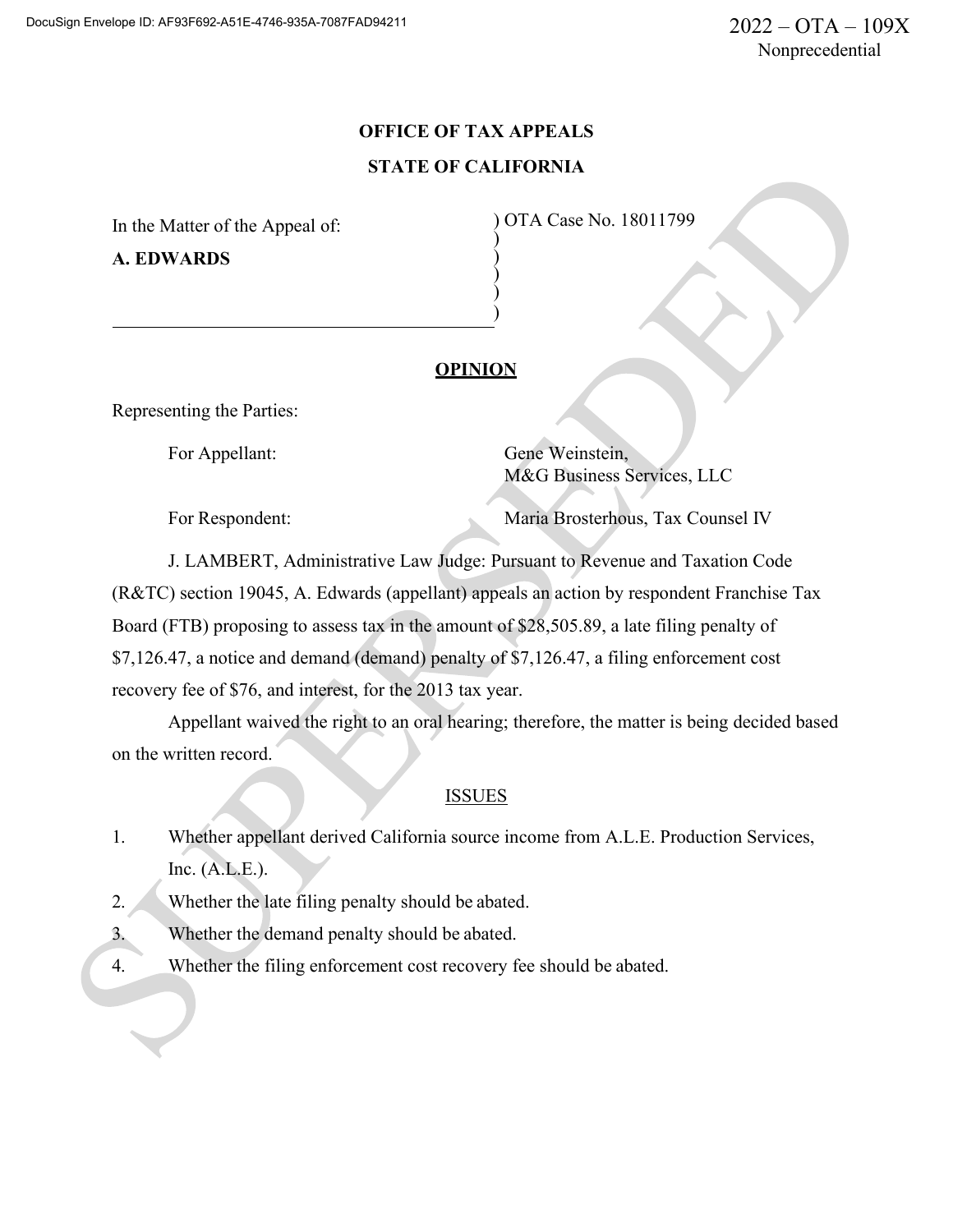#### FACTUAL FINDINGS

- 1. Appellant, a nonresident of California, did not file a California income tax return for the 2013 tax year.
- 2. FTB received a 2013 California Schedule K-1 from A.L.E., a California Scorporation, reporting that appellant, the sole shareholder, received a pro rata share of California source income of  $$411,133$ <sup>1</sup>
- 3. A.L.E., through appellant, performed work as a subcontractor for Bellwether, Inc. (Bellwether), an Arizona corporation, which provided technical direction forcommercial shows.<sup>2</sup> Appellant's duties included providing technical assistance, scheduling, budgeting, and management services for events.<sup>3</sup>
- 4. A 2013 "Sales by Customer Detail" schedule from A.L.E. includes a description of services provided to three customers during 2013: Instinctif; Peloton; and Bellwether. The schedule indicates the following service charges, totaling \$467,566.05: (1) Instinctif: \$16,388.52; (2) Peloton: \$256,435.30; (3) Bellwether: \$13,445.86; (4) BMC 2013 (charged through Bellwether): \$1,400; and (5) Bellwether – Other: \$179,896.37. Appellant provided 38 invoices totaling \$467,566 to corroborate the customer detail schedule.
- 5. The schedule and invoices indicate services related to technical direction and various events, provided both within and without California.<sup>4</sup> For instance, invoices 2121, 2122, and 2116 indicate service charges related to an event in Anaheim, California (Citrix Anaheim) totaling \$25,945.86. Invoices 2111, 2114, 2123, and 2126 indicate service charges related to an event in London, United Kingdom (Citrix London) totaling \$54,355.54. Invoice 2120 indicates service charges related to an event in Las Vegas, Nevada (BMC 2013) totaling \$1,400. The remaining invoices and charges indicate

<sup>&</sup>lt;sup>1</sup> A.L.E. reported total gross receipts of \$452,157 on its federal tax return.

 $2$ Bellwether was incorporated in Arizona in 2013, as indicated by documentation from the Arizona Corporation Commission.

<sup>&</sup>lt;sup>3</sup> Appellant provides a 2019 letter from the president of Bellwether that states that A.L.E. performed services in the office of Bellwether in 2013.

<sup>4</sup> Peloton and Bellwether contracted with customers who held events and received benefits from appellant's services related to those events.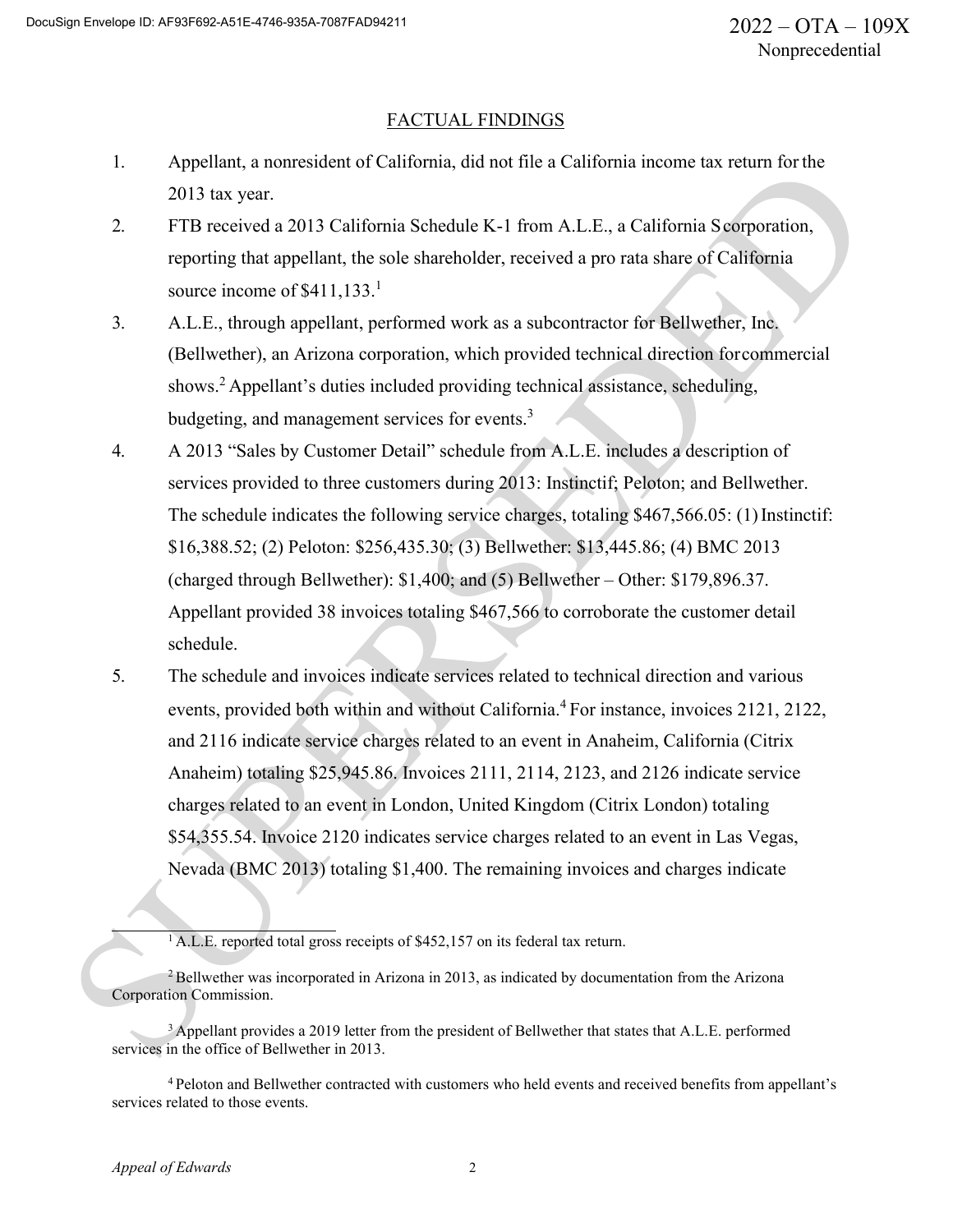billing addresses located in Arizona for services contracted through Peloton and Bellwether.<sup>5</sup> Invoice 2148 indicates service charges for an event charged to a company with a billing address in New York, Instinctif, for \$16,388.52.

- 6. FTB issued a Demand for Tax Return (Demand) to appellant on May 5, 2015, requiring appellant to, by the due date provided, file a return, provide a copy of the return if already filed, or explain why appellant was not required to file a return.<sup>6</sup>
- 7. When no response was provided, FTB issued an NPA on July 6, 2015. The NPA proposed to assess tax of \$28,505.89, based on the \$411,133 of California source income reported on the Schedule K-1 issued by A.L.E. The NPA also imposed a late filing penalty of \$7,126.47, a demand penalty of \$7,126.47, a filing enforcement cost recovery fee of \$76, and applicable interest.
- 8. Appellant filed a protest in response to the NPA. FTB issued a Notice of Action on January 22, 2016, affirming the NPA. This timely appeal followed.
- 9. The Internal Revenue Service (IRS) issued a notice proposing an increase inappellant's tax for the 2013 tax year, based on an increase to his pro rata share from A.L.E from \$237,956 to \$401,778. However, a subsequent letter from the IRS stated that no tax was due because information was received from appellant that resolved the tax issue in question and the inquiry was closed.<sup>7</sup>

## DISCUSSION

## Issue 1: Whether appellant derived California source income from A.L.E.

R&TC section 18501 requires that every individual subject to the Personal Income Tax Law, whose gross income from all sources exceeds certain filing thresholds, must make and file a return with FTB "stating specifically the items of the individual's gross income from all sources and the deductions and credits allowable." (R&TC, § 18501(a)(1)-(4).) R&TC

<sup>&</sup>lt;sup>5</sup> Invoices 2130 and 2131 were billed through Peloton for events conducted for companies that appellant states are located in Georgia (i.e., Go Production, PBJ Productions), with service charges totaling \$25,403.59.

<sup>6</sup> For the 2012 tax year, FTB issued a June 17, 2014 Demand and an August 25, 2014 Notice of Proposed Assessment (NPA). For the 2011 tax year, FTB issued a March 13, 2013 Request for Tax Return and a May 13, 2013 NPA.

<sup>7</sup> Appellant asserts that the pro rata share is \$237,956 due to the deduction of expenses, which was accepted by the IRS.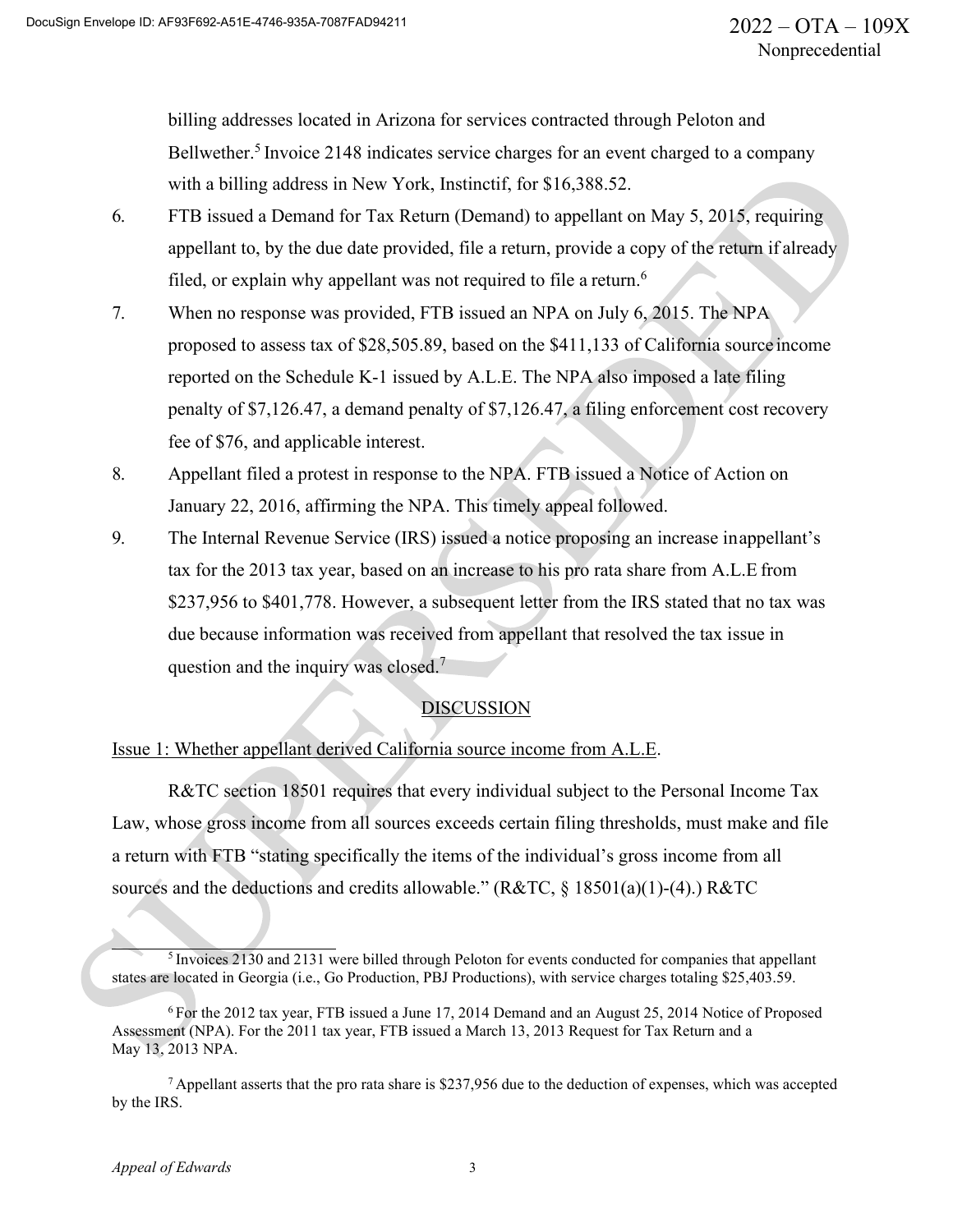section 19087(a) provides that if any taxpayer fails to file a return, FTB at any time "may make an estimate of the net income, from any available information, and may propose to assess the amount of tax, interest, and penalties due." California imposes a tax on the entire taxable income of a nonresident to the extent it is derived from sources within this state. (R&TC, §§ 17041(b),  $(i)$ , & 17951(a).)

If FTB proposes a tax assessment based on an estimate of income, its initial burden is to show why its assessment is reasonable and rational. (*Todd v. McColgan* (1949) 89 Cal.App.2d 509, 514; *Appeal of Bindley*, 2019-OTA-179P.) The taxing agency need only introduce some evidence linking the taxpayer with the unreported income. (See *Rapp v. Commissioner* (9th Cir. 1985) 774 F.2d 932, 935.) When a taxpayer fails to file a valid return, FTB's use of income information from various sources is a reasonable and rational method of estimating taxable income. (See *Palmer v. Internal Revenue Service* (9th Cir. 1997) 116 F.3d 1309, 1313.) Once FTB has met its initial burden, its determination is presumed correct, and the taxpayer has the burden of proving it is wrong. (*Todd v. McColgan, supra*.)

Appellant failed to file a 2013 return. As a result, FTB estimated appellant's 2013 income based on the California source income of \$411,133 reported by A.L.E. on its Schedule K-1. FTB's use of the Schedule K-1 to estimate appellant's taxable income is both reasonable and rational and sufficiently links appellant with income-producing activity in California. (See *Rapp v. Commissioner*, *supra*, 774 F.2d 932, 935.) Therefore, FTB's initial burden has been met and the burden of proof shifts to appellant to show error in FTB's determination.

Appellant asserts that he was not a California resident during 2013, and that he performed technical direction in Arizona for shows located both within the United States and internationally. Appellant contends that A.L.E. should have been terminated and that the Schedule K-1 was issued due to a clerical oversight. Appellant submitted an amended Schedule K-1 on appeal with the California source income zeroed out. Appellant provided a customer detail with a description of the services and charges, plus supporting invoices. The customer detail and invoices indicate services performed both within and without California.<sup>8</sup>

Taxable income of nonresidents shall be allocated and apportioned under rules and regulations prescribed by FTB. (R&TC, § 17954.) If a nonresident is a shareholder of an S corporation which carries on a unitary business, trade, or profession within and without the

<sup>&</sup>lt;sup>8</sup> We note that the parties agree that A.L.E. had both California and non-California source income.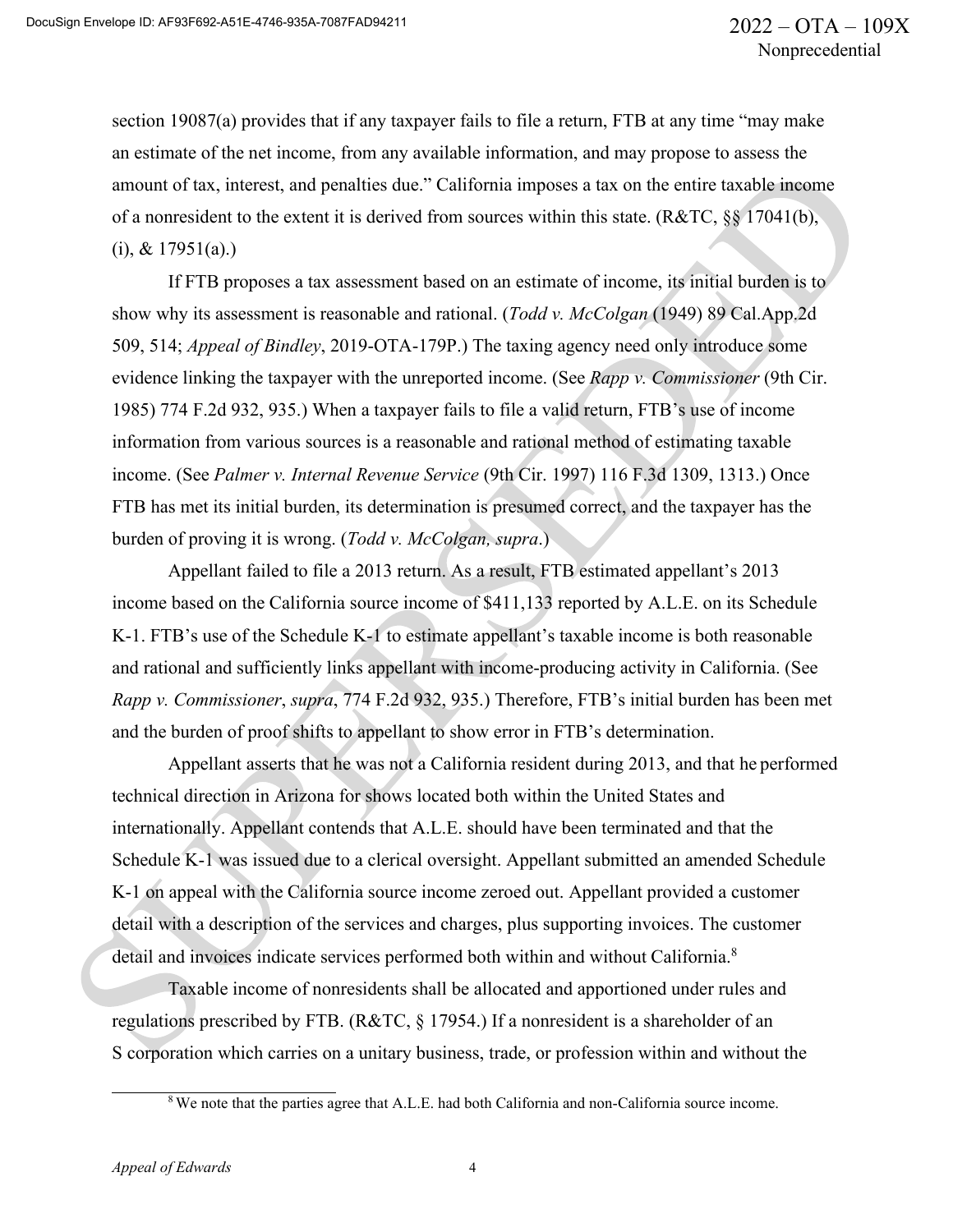state, the amount of the nonresident's pro rata share of S corporation income derived from sources within this state shall be determined by apportioning the total business income of the S corporation in accordance with the apportionment rules of the Uniform Division of Income for Tax Purposes Act (the UDITPA, as codified in R&TC sections  $25120-25139$ ).<sup>9</sup> (See Cal. Code Regs., tit. 18, § 17951-4(f) & (d); *Appeal of The Metropoulos Family Trust*, *et al*., 2019-OTA-385P.) In *Butler Bros. v. McColgan* (1941) 17 Cal.2d 664, 678, affd. (1942) 315 U.S. 501, the California Supreme Court held that the existence of a unitary business may be established where there is unity of ownership, unity of operation, and unity of use (the three unities test). In *Edison California Stores, Inc. v. McColgan* (1947) 30 Cal.2d 472, 481, the Court held that a business was unitary if the operation of the business done within this state depended upon or contributed to the operation of the business outside the state (the contribution or dependency test). In *Appeal of Bindley*, *supra*, a unitary business was defined for purposes of Regulation 17951-4 as a business, trade, or profession conducted both within and without the state, where the part conducted within the state and the part conducted without the state are not so separate and distinct from and unconnected to each other as to be separate businesses, trades, or professions.

Here, appellant is the sole shareholder of an S Corporation, A.L.E., which carried on a unitary business. The customer detail and invoices corroborate the business was conducted both within and without California. The business was unitary, as the parts conducted within and without California were not so distinct from and unconnected to each other to be separate businesses. A.L.E. performed one service, technical direction of shows, and was controlled by a single shareholder, appellant. Accordingly, A.L.E. conducted a unitary business within and without California and, therefore, appellant's business income from A.L.E. is apportioned to California under the rules of the UDITPA. For taxable years beginning on or after January 1, 2013, all business income of an apportioning trade or business, other than an apportioning trade or business described in R&TC section 25128(b), shall be apportioned to this state by multiplying the business income by the sales factor. ( $\text{R&TC}, \& 25128.7$ .) The sales factor is a fraction, where the numerator is the taxpayer's total sales in California during the tax

<sup>&</sup>lt;sup>9</sup> California Code of Regulations, title 18, section (Regulation) 17951-4(f) states that, if a nonresident is a shareholder of an S corporation which carries on a unitary business, trade or profession within and without this state, the amount of the nonresident's pro rata share of S corporation income derived from sources within this state shall be determined in the same manner as if the S corporation were a partnership, which includes applying the UDITPA, as described under Regulation 17951-4(d)(1).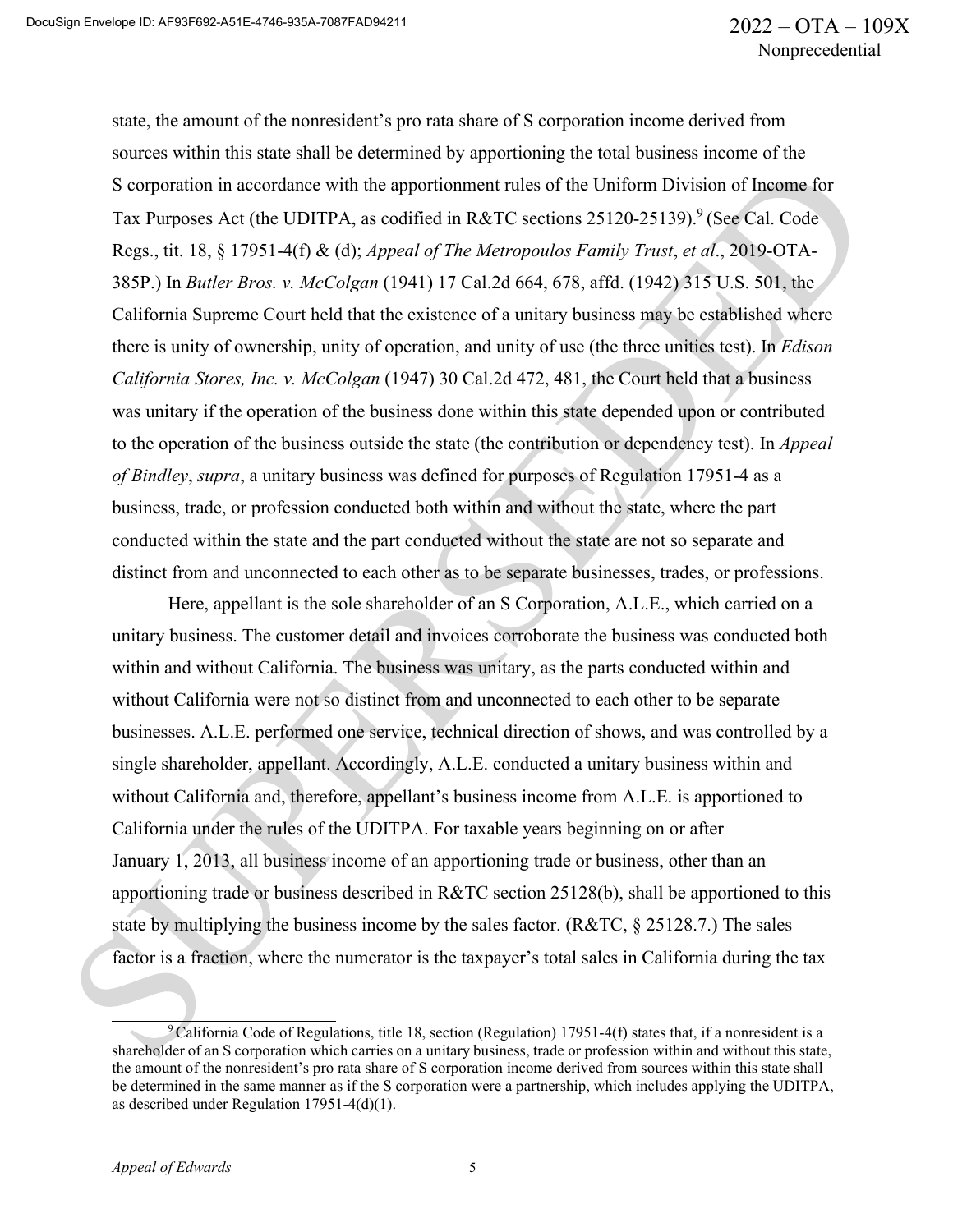year and the denominator is the taxpayer's total sales everywhere during the tax year. (R&TC, § 25134; see also Cal. Code Regs., tit. 18, § 25134.)

R&TC section 25136(a)(1) states that sales from services are assigned to California to the extent the purchaser of the service (i.e., the taxpayer's customer) receives the benefit of the service in California. (See also Cal. Code Regs., tit. 18, § 25136-2(c).) Where, as here, a corporation or other business entity is the taxpayer's customer, the location of the benefit of the service is determined by applying cascading rules, in the following order, such that if the location cannot be determined under one rule, we proceed to the next: (1) the taxpayer-customer contract, or the taxpayer's books and records kept in the normal course of business;<sup>10</sup> (2) reasonable approximation; (3) where the taxpayer's customer placed the order for the service; and (4) the taxpayer's customer's billing address. (Cal. Code Regs., tit. 18, § 25136-2(c)(2)(A)- (D).)

In this case, A.L.E.'s records indicate some of the locations where its customers received the benefit of the services, which are the locations where events held by customers, or customers of customers, were provided with technical direction or other services by A.L.E. Invoices 2121, 2122, and 2116 indicate services related to an event in Anaheim, California, totaling \$25,945.86. Therefore, under the first sourcing method above, we presume that the location of the benefit of those services was in California based on A.L.E.'s books and records kept in the normal course of its business.

However, A.L.E.'s records also indicate the benefit of services in locations outside of California. Invoices 2111, 2114, 2123, and 2126 indicate services related to an event in London, United Kingdom, totaling \$54,355.54. Invoice 2120 indicates services related to an event in Las Vegas, Nevada, totaling \$1,400. Therefore, A.L.E.'s books and records show that customers received the benefit of appellant's services outside of California, in London and Las Vegas.

The location of the events where the benefit presumably was received is not always specifically indicated by A.L.E.'s books and records, so for those income items we will proceed to the next method and determine if the location can be reasonably approximated. According to Regulation 25136-2(b)(7), "reasonably approximated" means that, considering all sources of information other than the terms of the contract and the taxpayer's books and records kept in the

 $10$  To the extent the location of the benefit of the services is indicated by the first cascading rule, a rebuttable presumption is created which may be overcome based on a preponderance of evidence. (Cal. Code Regs., tit. 18, § 25136-2(c)(2)(A).)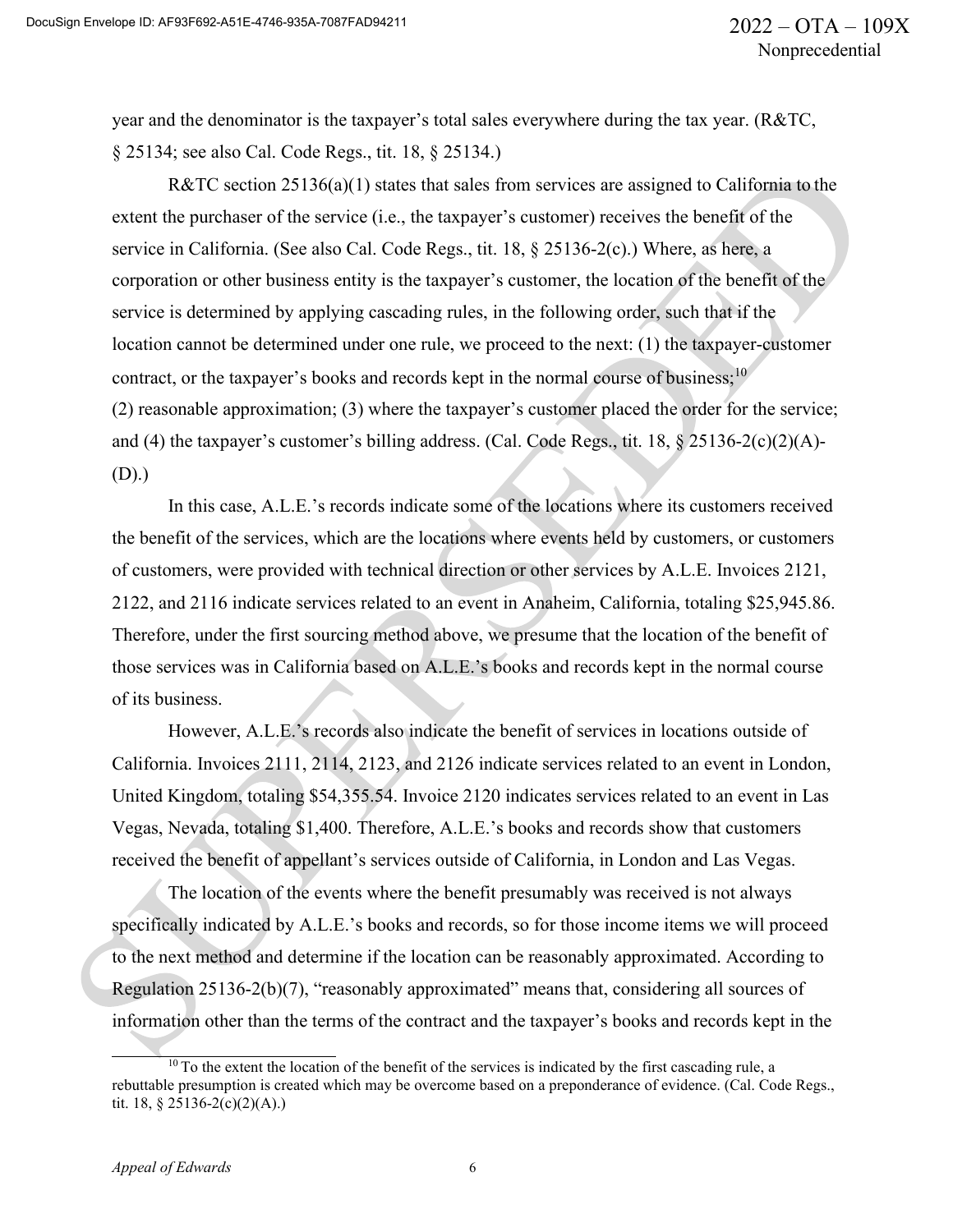normal course of business, the location of the market for the benefit of the services is determined in a manner that is consistent with the activities of the customer to the extent such information is available to the taxpayer. In making a reasonable approximation of the location of the benefit of services, *Appeal of Bindley*, *supra*, examined both public records from the California Secretary of State to show that the taxpayer's customers were both registered and located in California,and contracts which listed California addresses for the customers.11 (See *Appeal of Bindley*, *supra*.) In addition, it was conceded by appellant in that case that the customers were California limited liability companies. (*Ibid*.)

In making a reasonable approximation of the location of the benefit of the services, we examine sources other than A.L.E.'s books and records kept in the normal course of business. A document from the Arizona Corporation Commission shows that Bellwether was incorporated in Arizona in 2013. In addition, a 2019 letter from the president of Bellwether states that A.L.E. performed services in the office of Bellwether in 2013. In this case, A.L.E.'s invoices also indicate an Arizona address for Bellwether, which corroborates the documentation in the record and appellant's assertions that Bellwether is located in Arizona. Therefore, based on the above examination of information from various sources, we can reasonably approximate that the location of the benefit of appellant's services to Bellwether was in Arizona.

As discussed above, there is no basis for concluding that the services benefited customers in California under any of the cascading rules described above, other than for services provided for an event in Anaheim. We do not have the customer contracts; however, appellant provided invoices showing that A.L.E.'s customers, or the customers' customers, were provided services for an event in Anaheim. Other than those invoices, the books and records that have been produced do not suggest that customers received the benefit of any of A.L.E.'s services in California. We do not know the location from which appellant's customers placed the orders. However, with respect to the remaining invoices, including those for Peloton and Instinctif, the billing addresses on the invoices all are outside of California. Therefore, we conclude that the services benefited appellant's customers outside of California.

In summary, we find that the location of the benefit of A.L.E.'s services was outside of California, other than for the \$25,945.86 of invoices related to an event in Anaheim. Other than

<sup>&</sup>lt;sup>11</sup> In *Appeal of Bindley*, *supra*, it was found that the customers were "headquartered" and registered in California.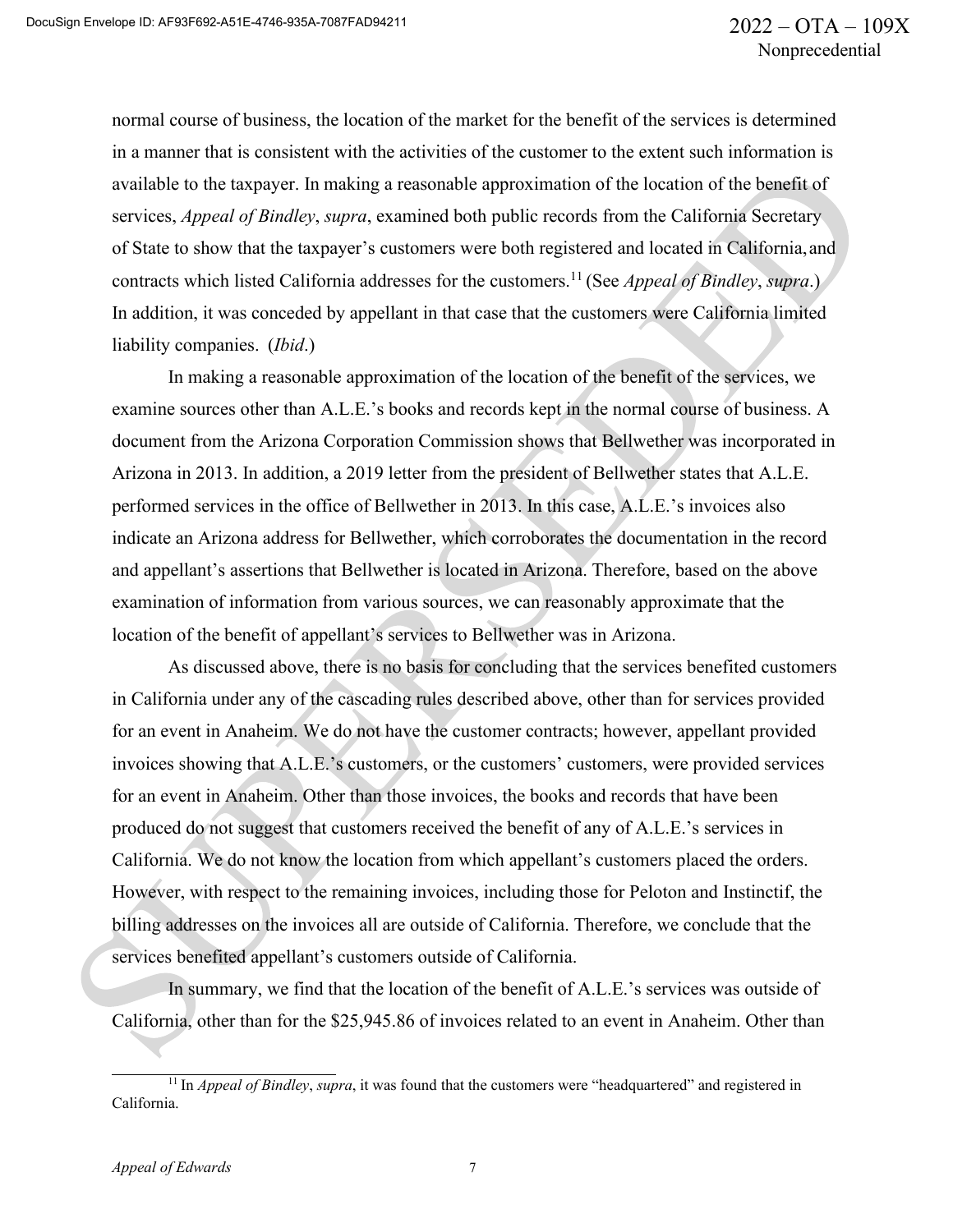those invoices, there is a lack of evidence connecting the benefit of A.L.E.'s services to California.

Accordingly, to compute appellant's sales factor, we use \$25,945.86 as the numerator, and use total gross receipts from everywhere of \$452,157, as reported by A.L.E. on its federal tax return, as the denominator. This results in a sales factor apportionment percentage of roughly 5.73 percent (\$25,945.86  $\div$  \$452,157). We use appellant's pro rata share of \$237,956 as the amount of business income, as it was the amount accepted by the IRS, and FTB does not specifically dispute that the IRS accepted that appellant's pro rata share is \$237,956. Multiplying business income of \$237,956 by a sales factor of 5.73 percent results in California source income of \$13,654.49. Because appellant has California source income and substantial gross income from all sources that exceeds the California filing thresholds, he has a filing requirement for the 2013 tax year and must pay tax on his California source income. Accordingly, FTB's proposed assessment of additional tax is modified to reflect a revised California source income of \$13,654.49.

Lastly, we note that FTB argues that because the evidence shows that a *portion* of FTB's original determination is correct, the *entirety* of FTB's determination should be upheld unless and until appellant files a California return. This argument, as stated by FTB, is as follows:

Appellant may not use the appeals process to avoid filing a tax return for which he is legally obligated. Instead, if appellant disagrees with respondent's assessment or any portion thereof, he must file a tax return.

FTB further alleges that:

It is not appropriate to create the burden of an audit on either party without appellant first filing a return. In view of the information respondent had at the time of the assessment, it is reasonable and rational to determine that appellant received California sourced income during the year at issue and has a filing obligation. As such, respondent has met its initial burden and the burden is now on appellant to file a tax return or establish he has no duty because he has no California sourced income.

FTB's position would have us contravene the California Taxpayers' Bill of Rights, which provides, in pertinent part, as follows:

The Legislature further finds and declares that the purpose of any tax proceeding between the Franchise Tax Board and a taxpayer is the determination of the taxpayer's correct amount of tax liability. It is the intent of the Legislature that, in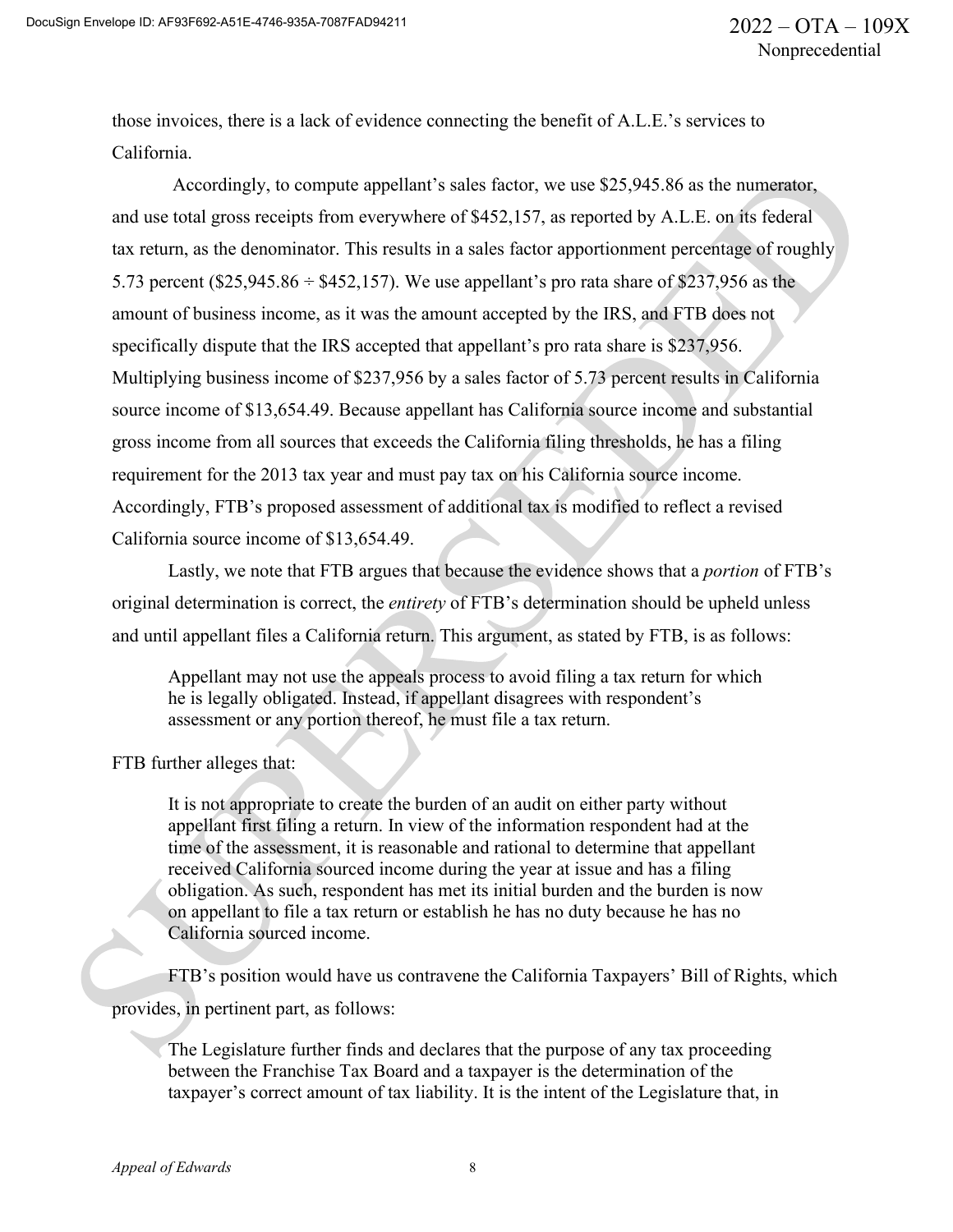furtherance of this purpose, the Franchise Tax Board may inquire into, and shall allow the taxpayer every opportunity to present, all relevant information pertaining to the taxpayer's liability.

(R&TC, § 21002.) Thus, we may not disregard evidence and argument that would reduce the proposed deficiency simply because appellant has not filed a tax return for the year at issue,<sup>12</sup> and nothing in R&TC section 19087 requires a contrary conclusion.

#### Issue 2: Whether the late filing penalty should be abated.

California imposes a penalty for failing to file a valid return on or before the due date, unless the taxpayer shows that the failure is due to reasonable cause and not due to willful neglect. (R&TC, § 19131.) The late filing penalty is calculated at 5 percent of the tax for each month or a fraction thereof that the return is late, with a maximum penalty of 25 percent of the tax. (R&TC, § 19131(a).) To establish reasonable cause, the taxpayer must show that the failure to file a timely return occurred despite the exercise of ordinary business care and prudence, or that such cause existed as would prompt an ordinarily intelligent and prudent businessperson to have so acted under similar circumstances. (*Appeal of Head and Feliciano*, 2020-OTA-127P.)

Appellant argues that he does not have a California filing requirement and has not filed a return. However, appellant's records indicate he received California source income and gross income from all sources in an amount sufficient to require him to file in California. As appellant's own records indicate California source income, he should have taken steps to determine whether he may have a California filing requirement. Taxpayers do not exercise ordinary business care and prudence when they fail to acquaint themselves with California tax law requirements. (*Appeal of Diebold, Inc*. (83-SBE-002) 1983 WL 15389.) Therefore, appellant has not shown reasonable cause for failing to timely file a return. However, as stated above, the California source income is reduced to \$13,654.49 and the computation for the late filing penalty must be adjusted accordingly.

#### Issue 3: Whether the demand penalty should be abated.

California imposes a penalty for the failure to file a return or to provide information upon FTB's Demand to do so, unless the taxpayer shows that the failure to respond to the Demand is

<sup>&</sup>lt;sup>12</sup> Of course, it may be to a taxpayer's advantage to file a nonresident return in order to lessen his or her liability by establishing entitlement to a different filing status, itemized deductions, or an other state tax credit for taxes paid in the taxpayer's state of residence on income taxed by California.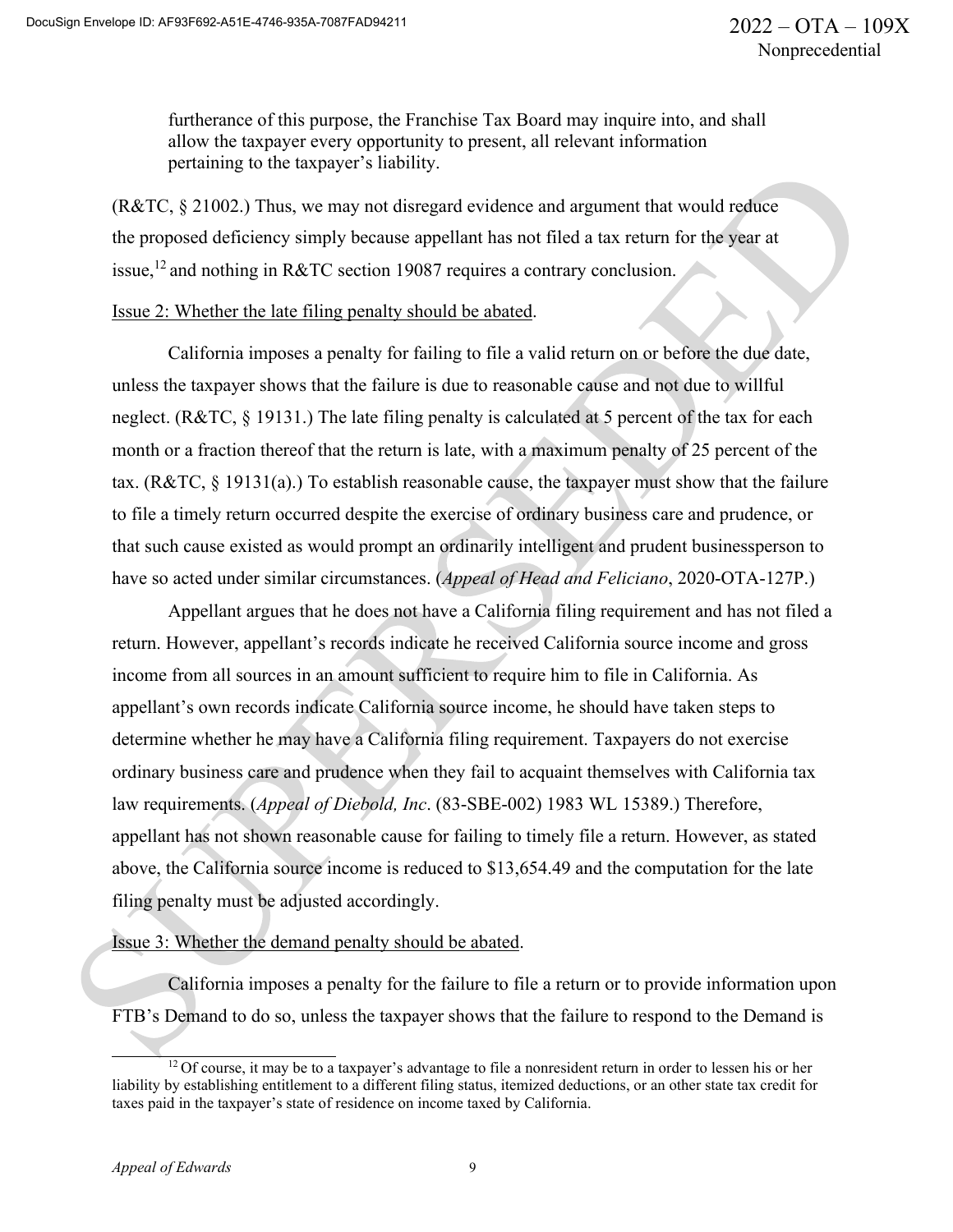due to reasonable cause and not due to willful neglect. (R&TC, § 19133.) With respect to individual taxpayers, FTB will only impose a demand penalty if the taxpayer fails to respond toa current Demand and FTB issued an NPA under the authority of R&TC section 19087(a) after the taxpayer failed to timely respond to a Request for Tax Return or a Demand at any time during the four taxable years preceding the year for which the current Demand is being issued. (Cal. Code Regs., tit. 18, § 19133(b)(1)-(2).) FTB issued a 2013 Demand to appellant on May 5, 2015, but appellant did not provide a response. Therefore, we examine whether the prerequisites of Regulation 19133 are satisfied. For the 2012 tax year, FTB issued a June 17, 2014 Demand and an August 25, 2014 NPA. For the 2011 tax year, FTB issued a March 13, 2013 Request for Tax Return and a May 13, 2013 NPA. Therefore, the 2011 and 2012 NPAs were not issued "during" the four tax years prior to 2013. As a result, the prerequisites of Regulation 19133 are not satisfied, and the demand penalty is abated.

### Issue 4: Whether the filing enforcement cost recovery fee should be abated.

R&TC section 19254(a)(2) requires FTB to impose a filing enforcement cost recovery fee in the event a taxpayer fails to file a return within 25 days after FTB mails a Demand to the taxpayer. There is no reasonable cause exception or other exception that permits the abatement of this fee. (See *Appeal of Wright Capital Holdings, LLC*, 2019-OTA-219P.) Here, the fee was properly imposed after appellant failed to timely file a 2013 tax return in response to the Demand. Accordingly, appellant is liable for the filing enforcement cost recovery fee.